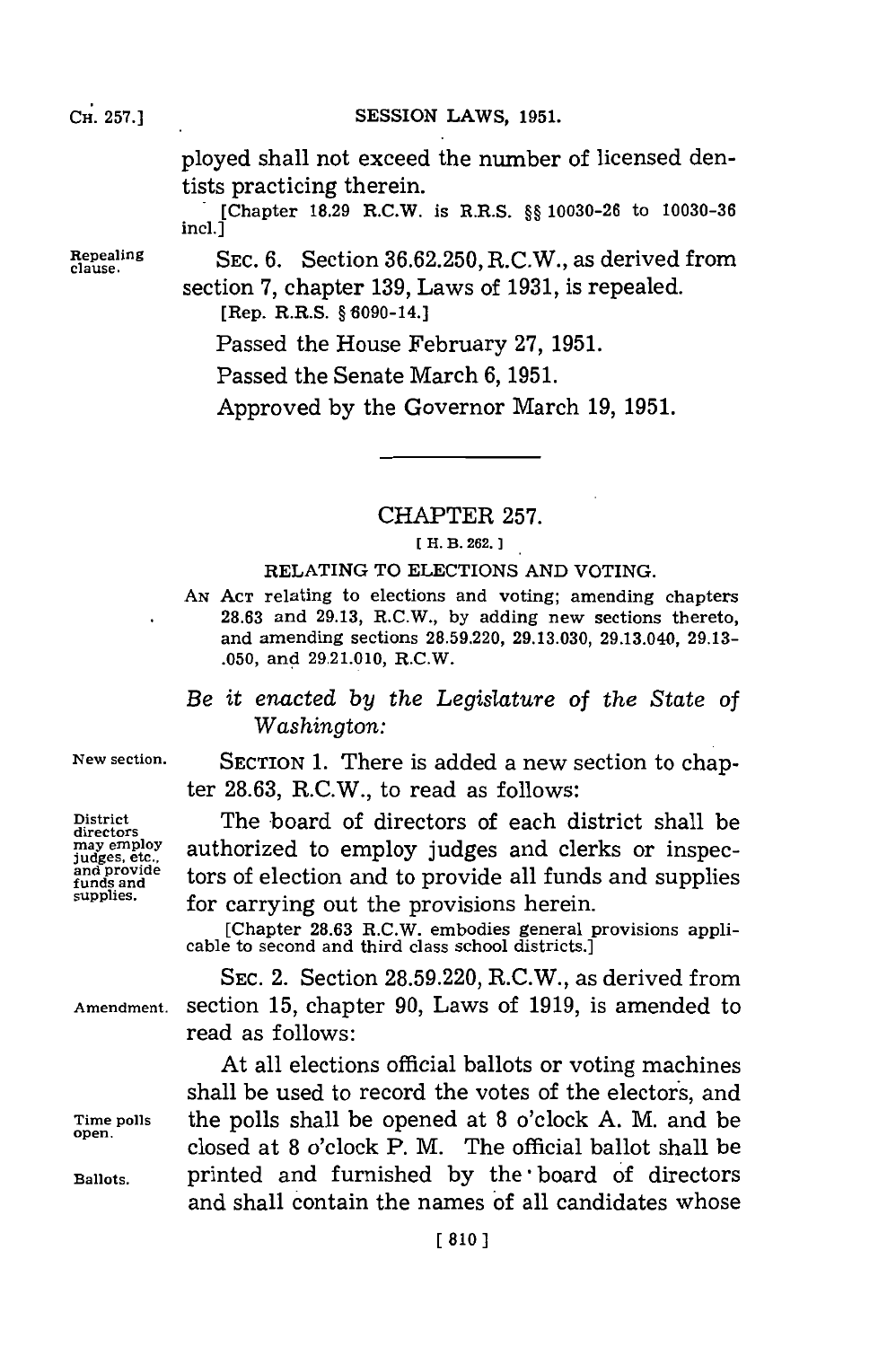names have been filed in accordance with section **29.21.060,** R. C.W. The names of no other candidates shall appear upon said official ballots.

**[Am. R.R.S. § 5032.]**

[R.C.W. **29.21.060 is sec. 5, ch. 101, Laws of 1951.]**

**SEC. 3.** Section **29.13.030,** R.C.W., as derived from section 2, chapter **161,** Laws of 1949, is amended to **Amendment.** read as follows:

All city and town elections, other than in class *city* and town counties, whether general or special, and whether elections in other than A counties, whether general or special, and whether for the election of officers, or for the submission to class A<sup>T</sup> counties **counties,** the voters of such city or town, of any question for **when held.** their adoption and approval, or rejection, shall be held on the second Tuesday of March in the year in which they may be called. **All** school district elec- **School district** tions, other than in class **A** counties, whether general **elections, when held.** or special, and whether for the election of officers, or for the submission to the voters of such district, of any question for their adoption and approval, or rejection, shall be held on the second Tuesday of March in the year in which they may be called: *Provided,* That this section shall not be construed *Certain* not be *elections* not algebra affected. as fixing the time for holding the elections for the recall of any city, town, or district officers or primary election or special bond election or any election held in a city of the first class **for** choosing qualified electors to prepare a new charter **for** such city **by** altering, changing, revising, adding to or repealing its existing charter, or any election held in any such city for ratifying such new charter. Whenever in the judgment of the governing board of any such city, town or school district, an emergency exists, such board may, **by** resolution, call a special election **Special** at any time in such municipality or district, and at **pursuant to** any such special election said governing board may combine, unite or divide precincts for the purpose of holding such special election and every such special election so called shall be conducted and notice thereof given in the manner provided **by** law. This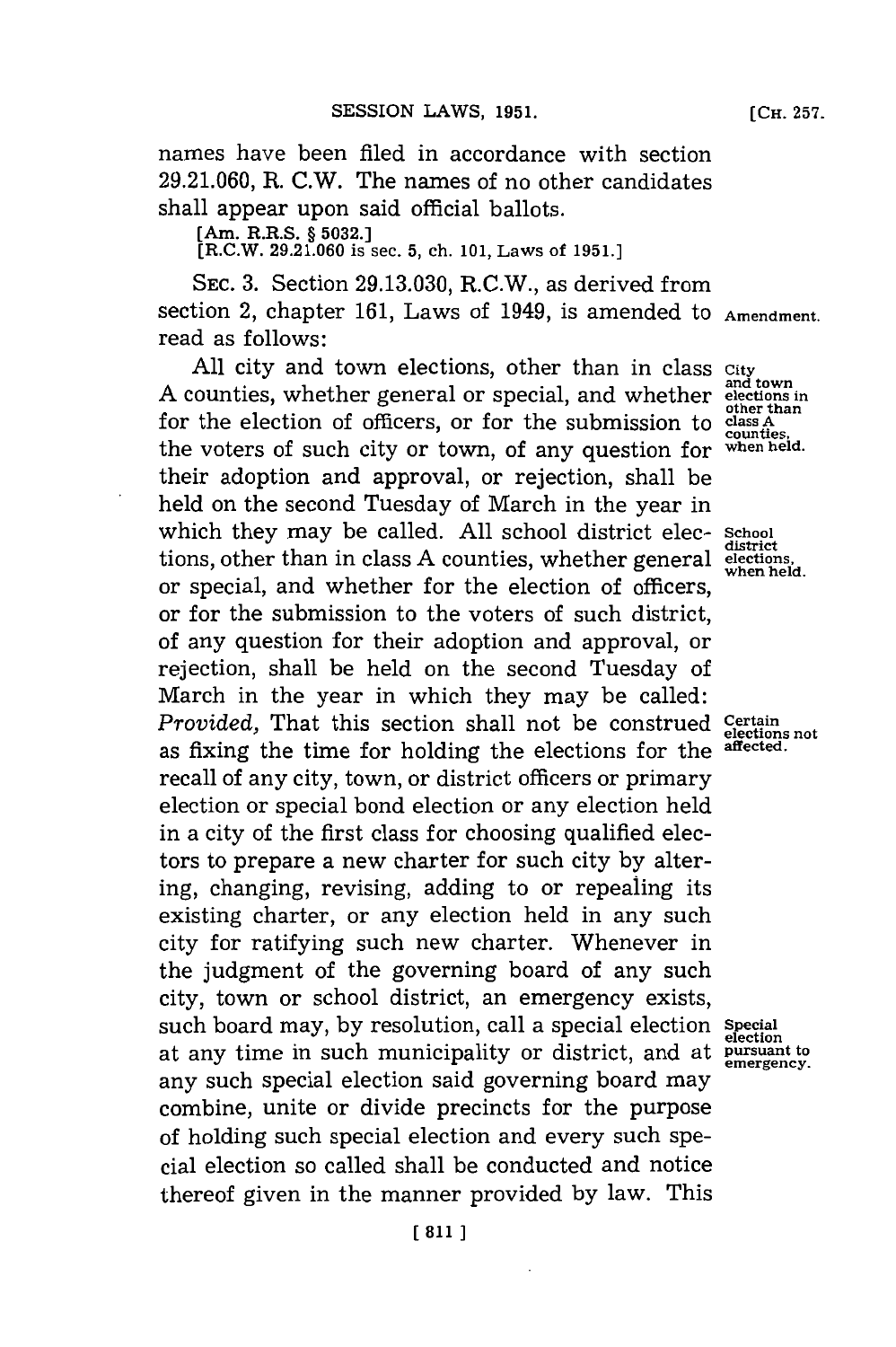**and**

**class A**

**class A**

and sections **29.13.010** and **29.13.020** are referred to as the consolidated election laws.

[This section (R.C.W. **29.13.030)** was also amended **by** sec. 2, ch. **101,** Laws of **1951.]**

[Am. Rem. Supp. 1949, **§ 5150.]**

[R.C.W. **29.13.010** is R.R.S. **§** 5143, R.C.W. **29.13.020** is sec. **1,** ch. **101,** Laws of **1951.]**

**SEC.** 4. Section 29.13.040, R.C.W., as derived from **Amendment.** section **5,** chapter **161,** Laws of 1949, is amended to read as follows:

**Supervisory All** elections held under section **29.13.020** shall **canvassing**<br> **powers;**<br> **powers;**<br> **powers;**<br> **powers;**<br> **powers;**<br> **powers;**<br> **powers; vested; in** county supervisor of elections and shall be canvassed by the county canvassing board. In all elections held Same; in under section 29.13.030, the duties enjoined upon the county auditor by section 29.04.020, as derived from section **1,** chapter **182,** Laws of 1947, shall be performed **by** the city, town or school district clerk. Such elections shall be canvassed **by** the city, town or school districts canvassing authority: *Provided,* That if the laws governing any such city, town or school district do not designate a canvassing authority, the canvass shall be made **by** the legislative body thereof.

**composition board.**

**school For school district elections under section 29.13-** district elections in other .030, the district officers shall determine the number<br>than class A<sup>c</sup> estimate in the number counties; details and commention of the clasticular **counties; de-** of voting places and composition of the election of voting **of voting places and** board: *Provided,* That the officer charged with con**of election** ducting city and town elections under section **29.13- Same; when .030** shall, whenever requested **by** the school district resumed **contained in the school district elections** in con-<br>with city **with city elections,** junction with such city or town election and the results shall be canvassed **by** the school district officers.

Same; **Whenever a school district election is conducted** uniting or dividing of **under section 29.13.030**, by a city or town officer, the school district officers may cooperate with the person conducting such election in uniting or divid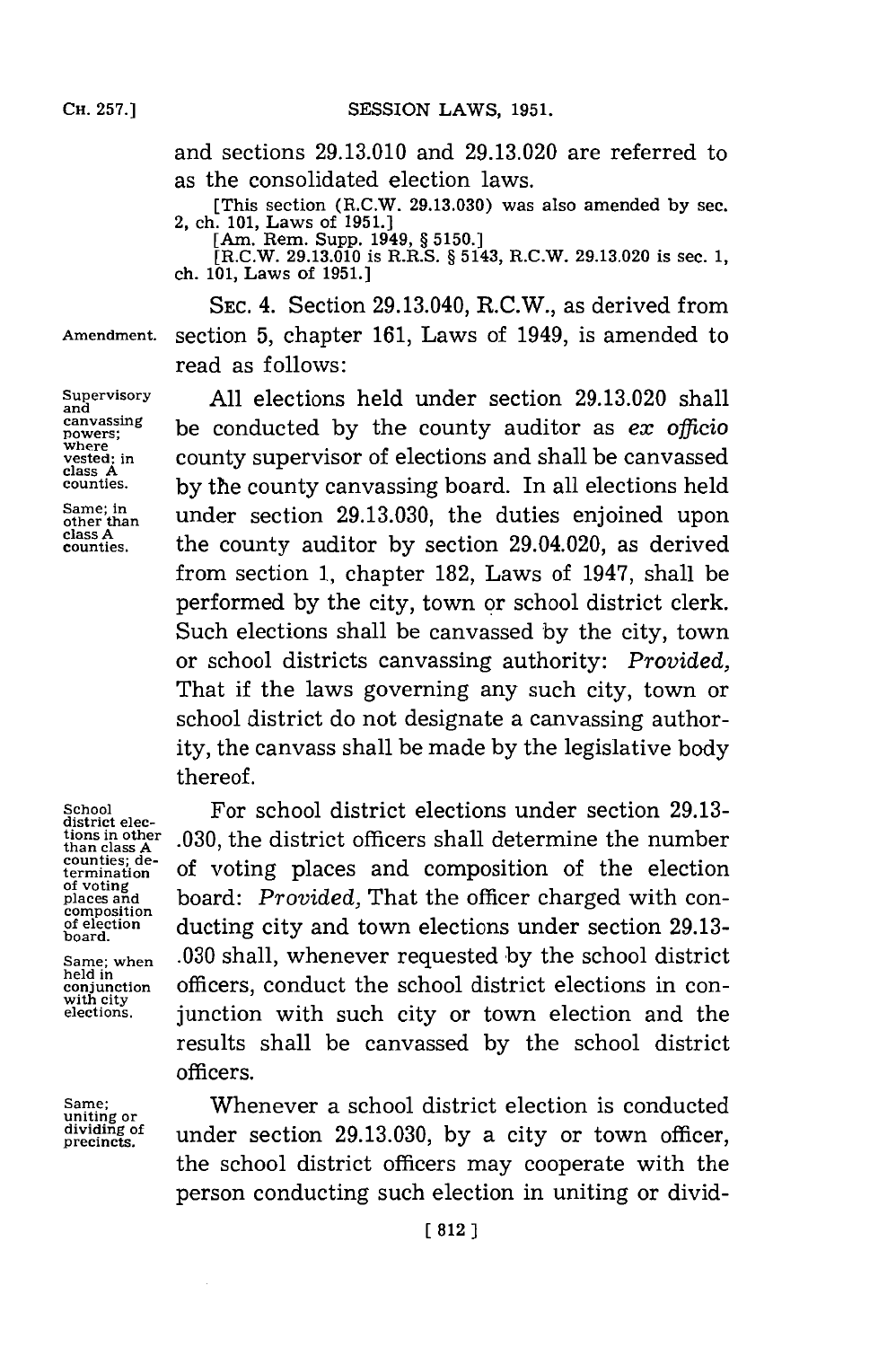ing voting precincts to facilitate the orderly conduct of such election.

[This section (R.C.W. 29.13.040) was also amended **by** sec. 4, ch. **101,** Laws of **1951.]**

[Am. Rem. Supp. 1949, § 5153-1.]<br>[R.C.W. 29.13.020, see note sec. 3; 29.13.030 appears as sec.<br>3, supra; 29.04.020 is Rem. Supp. 1947, § 5166-10, to first proviso<br>and part of second proviso. The omitted portions of § 5166

**SEC. 5.** There is added a new section to chapter **New section. 29.13,** R.C.W., as derived from chapter **161,** Laws of 1949, to read as follows:

Every school district shall be liable for its pro- **School** portionate share of the costs when district elections **conjunction** are held in conjunction with other elections, held  $_{\rm electrons,}^{\rm with\;o the}$ under sections **29.13.020** and **29.13.030. costs shared.**

[Chapter 29.13 R.C.W. is Rem. Supp. 1949, §§ 5144, 5146,  $5150, 5153-1.$  [See note to sec. 4.]

**SEC. 6.** Section **29.13.050,** R.C.W., as derived from section **9,** chapter **161,** Laws of 1949, is amended to **Amendment.** read as follows:

The term of every city, town, and district officer, **Terms of** excepting school district officers, elected to office on officers other the second Tuesday in March shall begin on the first Monday in June following his election. The term of Same; school and the district of the same; school every officer in first, second, and third class school officers. districts shall begin on the twentieth day following his election. Each board of directors shall be or- **Directors** ganized at the first meeting held after a newly **when.** elected director takes office.

[R.C.W. **29.13.050** was derived from Rem. Supp. 1949, **§** 5146-1.]

**SEC. 7.** Section **29.21.010,** R.C.W., as derived from section **3,** chapter **161,** Laws of 1949, is amended to **Amendment.** read as follows:

All primaries for all cities of the first, second and **Ist, 2nd**, and 3rd class third class, irrespective of type or form of govern- **cities;** ment shall be nonpartisan and held four weeks prior to the municipal general election. **All** names **Of Ballot;** candidates to be voted upon at city primary elections **candidates'** shall be printed upon the official primary ballot

**than school**

**organized,**

**primaries.**

**order of names.**